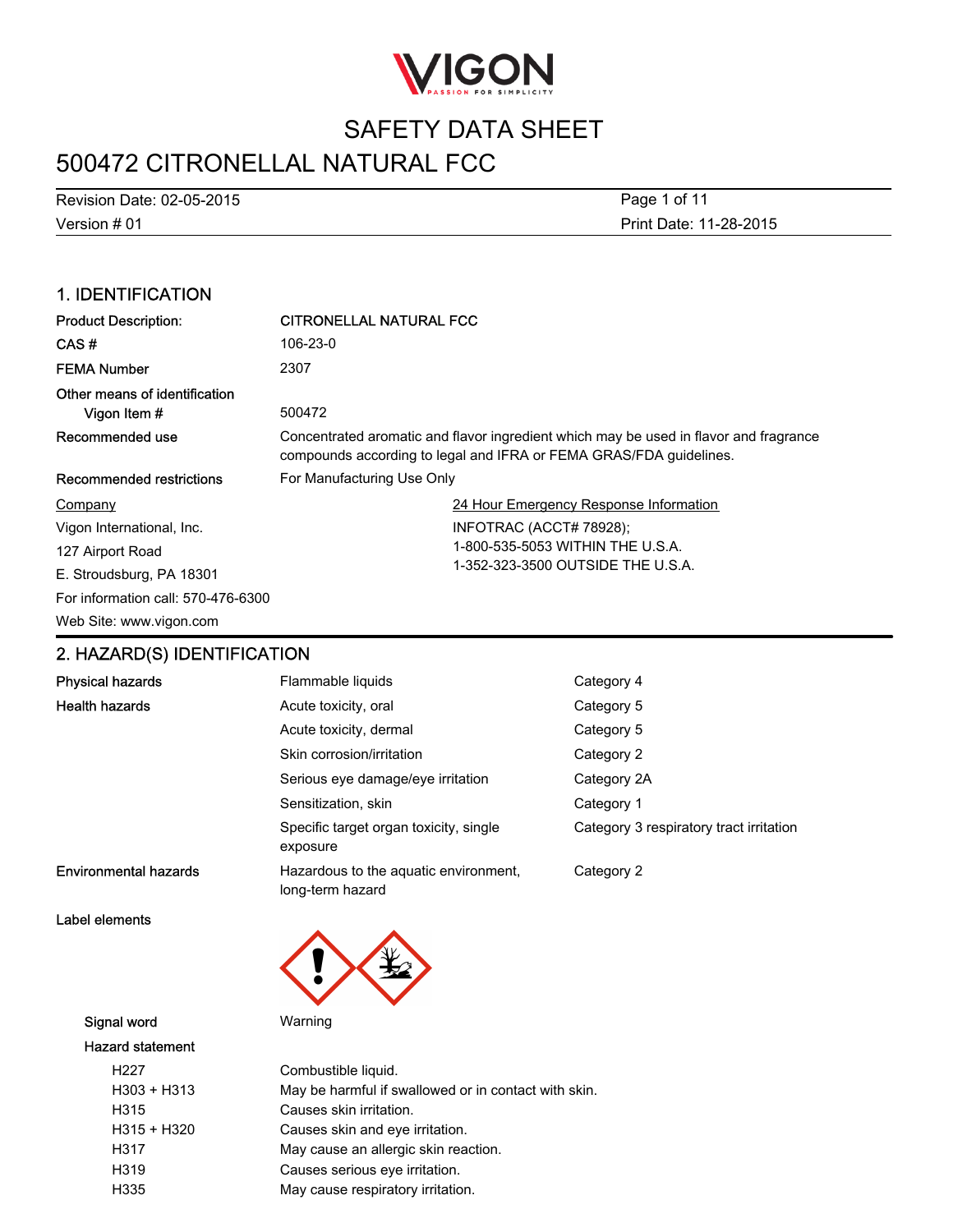

# 500472 CITRONELLAL NATURAL FCC

Version # 01 Revision Date: 02-05-2015 Print Date: 11-28-2015 Page 2 of 11

| H411                                         | Toxic to aquatic life with long lasting effects.                                                    |
|----------------------------------------------|-----------------------------------------------------------------------------------------------------|
| <b>Precautionary statement</b>               |                                                                                                     |
| Prevention                                   |                                                                                                     |
| P210                                         | Keep away from heat/sparks/open flames/hot surfaces. No smoking.                                    |
| P261                                         | Avoid breathing mist or vapor.                                                                      |
| P264                                         | Wash thoroughly after handling.                                                                     |
| P271                                         | Use only outdoors or in a well-ventilated area.                                                     |
| P272                                         | Contaminated work clothing should not be allowed out of the workplace.                              |
| P273                                         | Avoid release to the environment.                                                                   |
| P280                                         | Wear protective gloves/eye protection/face protection.                                              |
| Response                                     |                                                                                                     |
| P302 + P352                                  | IF ON SKIN: Wash with plenty of water.                                                              |
| $P304 + P340$                                | IF INHALED: Remove person to fresh air and keep comfortable for breathing.                          |
| $P305 + P351 +$                              |                                                                                                     |
| P338                                         | IF IN EYES: Rinse cautiously with water for several minutes. Remove contact lenses, if present      |
|                                              | and easy to do. Continue rinsing.                                                                   |
| P312                                         | Call a POISON CENTER/doctor if you feel unwell.                                                     |
| P321                                         | Specific treatment (see this label).                                                                |
| P333 + P313                                  | If skin irritation or rash occurs: Get medical advice/attention.                                    |
| $P337 + P313$                                | If eye irritation persists: Get medical advice/attention.                                           |
| P362 + P364                                  | Take off contaminated clothing and wash it before reuse.                                            |
| P370 + P378                                  | In case of fire: Use appropriate media to extinguish.                                               |
| P391                                         | Collect spillage.                                                                                   |
| <b>Storage</b>                               |                                                                                                     |
| P403 + P233                                  | Store in a well-ventilated place. Keep container tightly closed.                                    |
| $P403 + P235$                                | Store in a well-ventilated place. Keep cool.                                                        |
| P405                                         | Store locked up.                                                                                    |
| <b>Disposal</b>                              |                                                                                                     |
| P501                                         | Dispose of contents/container in accordance with local/regional/national/international regulations. |
| Hazard(s) not otherwise<br>classified (HNOC) | After prolonged contact with highly porous materials, this product may spontaneously combust.       |
| <b>Supplemental information</b>              | None.                                                                                               |

#### 3. COMPOSITION/INFORMATION ON INGREDIENTS

#### **Substances**

| Chemical name      | Common name and synonyms | <b>CAS number</b> | %   |
|--------------------|--------------------------|-------------------|-----|
| <b>CITRONELLAL</b> | 3,7-dimethyloct-6-enal   | 106-23-0          | 100 |
|                    | 2,3- dihydrocitral       |                   |     |
|                    | 6-Octenal, 3,7-dimethyl- |                   |     |
|                    | RHODINAL                 |                   |     |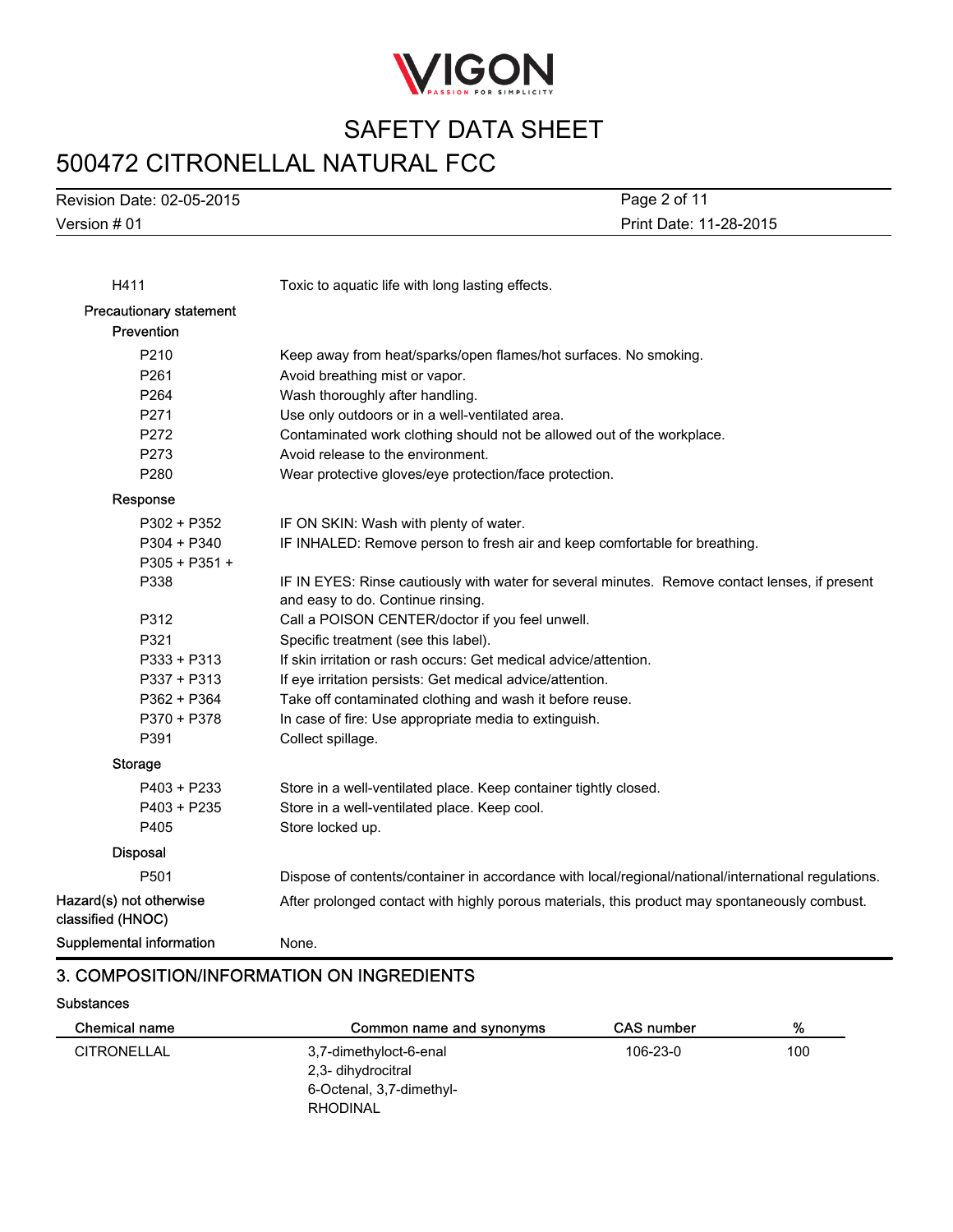

# 500472 CITRONELLAL NATURAL FCC

Version # 01 Revision Date: 02-05-2015 Print Date: 11-28-2015 Page 3 of 11

| 4. FIRST-AID MEASURES                                                        |                                                                                                                                                                                                                                                             |
|------------------------------------------------------------------------------|-------------------------------------------------------------------------------------------------------------------------------------------------------------------------------------------------------------------------------------------------------------|
| Inhalation                                                                   | If breathing is difficult, remove to fresh air and keep at rest in a position comfortable for breathing.<br>For breathing difficulties, oxygen may be necessary. Call a physician if symptoms develop or<br>persist.                                        |
| <b>Skin contact</b>                                                          | Take off immediately all contaminated clothing. Get medical attention if irritation develops and<br>persists. Wash skin thoroughly with soap and water for several minutes.                                                                                 |
| Eye contact                                                                  | Remove contact lenses, if present and easy to do. Get medical attention if irritation develops and<br>persists. Promptly wash eyes with plenty of water while lifting the eye lids.                                                                         |
| Ingestion                                                                    | Call a physician or poison control center immediately. If swallowed, rinse mouth with water (only if<br>the person is conscious). Do not induce vomiting. If vomiting occurs, the head should be kept low<br>so that stomach vomit doesn't enter the lungs. |
| Most important<br>symptoms/effects, acute and<br>delayed                     | Dermatitis. Rash. Severe eye irritation. Symptoms may include stinging, tearing, redness, swelling,<br>and blurred vision. May cause respiratory irritation. Skin irritation. May cause redness and pain.<br>May cause an allergic skin reaction.           |
| Indication of immediate medical<br>attention and special treatment<br>needed | Not available.                                                                                                                                                                                                                                              |
| <b>General information</b>                                                   | Ensure that medical personnel are aware of the material(s) involved, and take precautions to<br>protect themselves. Show this safety data sheet to the doctor in attendance.                                                                                |

#### 5. FIRE-FIGHTING MEASURES

| Suitable extinguishing media<br>Unsuitable extinguishing media   | Water spray, fog, CO2, dry chemical, or alcohol resistant foam.<br>Do not use a solid water stream as it may scatter and spread fire.                                                                                                                                                                                                                                                           |
|------------------------------------------------------------------|-------------------------------------------------------------------------------------------------------------------------------------------------------------------------------------------------------------------------------------------------------------------------------------------------------------------------------------------------------------------------------------------------|
| Specific hazards arising from<br>the chemical                    | Fire may produce irritating, corrosive and/or toxic gases. Porous material such as rags, paper,<br>insulation, or organic clay may spontaneously combust when wetted with this material.                                                                                                                                                                                                        |
| Special protective equipment<br>and precautions for firefighters | Firefighters must use standard protective equipment including flame retardant coat, helmet with<br>face shield, gloves, rubber boots, and in enclosed spaces, SCBA. Structural firefighters protective<br>clothing will only provide limited protection. Wear self-contained breathing apparatus with a full<br>facepiece operated in the positive pressure demand mode when fighting fires.    |
| Fire fighting<br>equipment/instructions                          | In case of fire and/or explosion do not breathe fumes. Use standard firefighting procedures and<br>consider the hazards of other involved materials. Move containers from fire area if you can do so<br>without risk. Water runoff can cause environmental damage. Ventilate closed spaces before<br>entering them. Keep run-off water out of sewers and water sources. Dike for water control. |
| Specific methods                                                 | Use water spray to cool unopened containers.                                                                                                                                                                                                                                                                                                                                                    |
| General fire hazards                                             | Static charges generated by emptying package in or near flammable vapor may cause flash fire.                                                                                                                                                                                                                                                                                                   |

### 6. ACCIDENTAL RELEASE MEASURES

| Personal precautions, protective | Keep unnecessary personnel away. Do not touch damaged containers or spilled material unless      |
|----------------------------------|--------------------------------------------------------------------------------------------------|
| equipment and emergency          | wearing appropriate protective clothing. Ventilate closed spaces before entering them. Eliminate |
| procedures                       | all sources of ignition. Avoid contact with skin or inhalation of spillage, dust or vapor.       |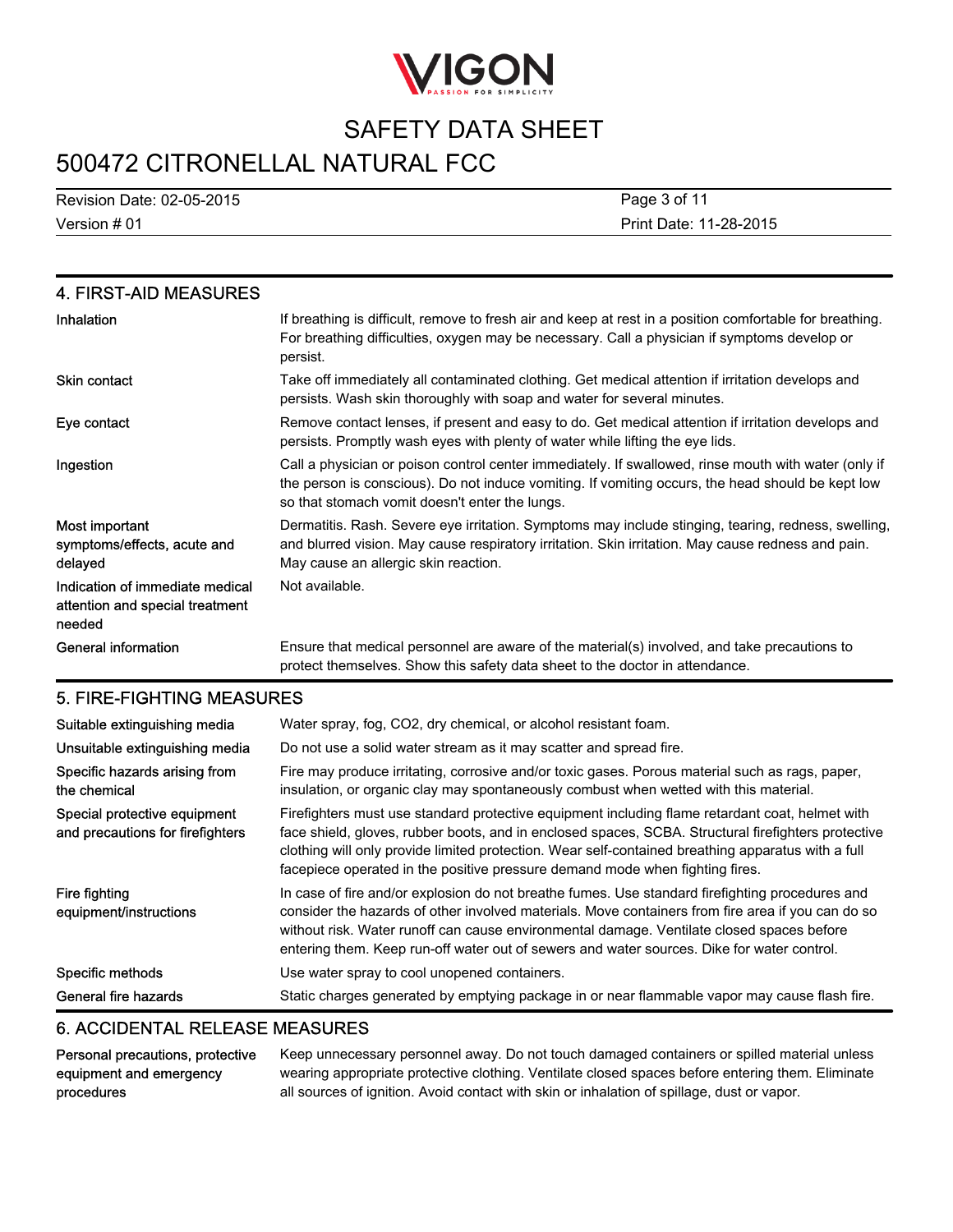

## 500472 CITRONELLAL NATURAL FCC

| Version # 01              | Print Date: 11-28-2015 |
|---------------------------|------------------------|
| Revision Date: 02-05-2015 | Page 4 of 11           |

| Methods and materials for<br>containment and cleaning up | Eliminate all ignition sources (no smoking, flares, sparks or flames in immediate area). Stop the<br>flow of material, if this is without risk. Dike the spilled material, where this is possible. Absorb with<br>inert absorbent such as dry clay, sand or diatomaceous earth, commercial sorbents, or recover<br>using pumps.                                                                                                                                                          |
|----------------------------------------------------------|------------------------------------------------------------------------------------------------------------------------------------------------------------------------------------------------------------------------------------------------------------------------------------------------------------------------------------------------------------------------------------------------------------------------------------------------------------------------------------------|
|                                                          | The product is immiscible with water and will spread on the water surface.                                                                                                                                                                                                                                                                                                                                                                                                               |
|                                                          | Large Spills: Stop the flow of material, if this is without risk. Dike the spilled material, where this is<br>possible. Cover with plastic sheet to prevent spreading. Prevent product from entering drains. Do<br>not allow material to contaminate ground water system. Absorb in vermiculite, dry sand or earth<br>and place into containers. Use a non-combustible material like vermiculite, sand or earth to soak<br>up the product and place into a container for later disposal. |
|                                                          | Small Spills: Wipe up with absorbent material (e.g. cloth, fleece). Clean surface thoroughly to<br>remove residual contamination.                                                                                                                                                                                                                                                                                                                                                        |
|                                                          | Never return spills in original containers for re-use. This material and its container must be<br>disposed of as hazardous waste. Collect and dispose of spillage as indicated in section 13 of the<br>SDS.                                                                                                                                                                                                                                                                              |
| <b>Environmental precautions</b>                         | Prevent further leakage or spillage if safe to do so. Do not contaminate water. Retain and dispose<br>of contaminated wash water. Avoid release to the environment. Contact local authorities in case of<br>spillage to drain/aquatic environment.                                                                                                                                                                                                                                       |
| 7. HANDLING AND STORAGE                                  |                                                                                                                                                                                                                                                                                                                                                                                                                                                                                          |

#### Precautions for safe handling Do not handle or store near an open flame, heat or other sources of ignition. Porous material such as rags, paper, insulation, or organic clay may spontaneously combust when wetted with this material. May auto-oxidize with sufficient heat generation to ignite if spread (as a thin film) or absorbed on porous or fibrous material. Take precautionary measures against static discharges. All equipment used when handling the product must be grounded. Contaminated rags and cloths must be put in fireproof containers for disposal. Avoid breathing vapor. Avoid contact with eyes, skin, and clothing. Avoid prolonged exposure. Wash thoroughly after handling. Conditions for safe storage, including any incompatibilities Do not store in direct sunlight. Keep container closed. Handle containers with care. Open slowly in order to control possible pressure release. Store in a cool, well-ventilated area. Keep under a nitrogen blanket.

#### 8. EXPOSURE CONTROLS/PERSONAL PROTECTION

| Occupational exposure limits              | No exposure limits noted for ingredient(s).                                                                                                              |
|-------------------------------------------|----------------------------------------------------------------------------------------------------------------------------------------------------------|
| <b>Biological limit values</b>            | No biological exposure limits noted for the ingredient(s).                                                                                               |
| Appropriate engineering controls          | Use explosion-proof ventilation equipment to stay below exposure limits.                                                                                 |
| Eye/face protection                       | Individual protection measures, such as personal protective equipment<br>Wear safety glasses with side shields (or goggles). Face shield is recommended. |
| <b>Skin protection</b><br>Hand protection | Chemical resistant gloves.                                                                                                                               |
| Other                                     | Use of an impervious apron is recommended.                                                                                                               |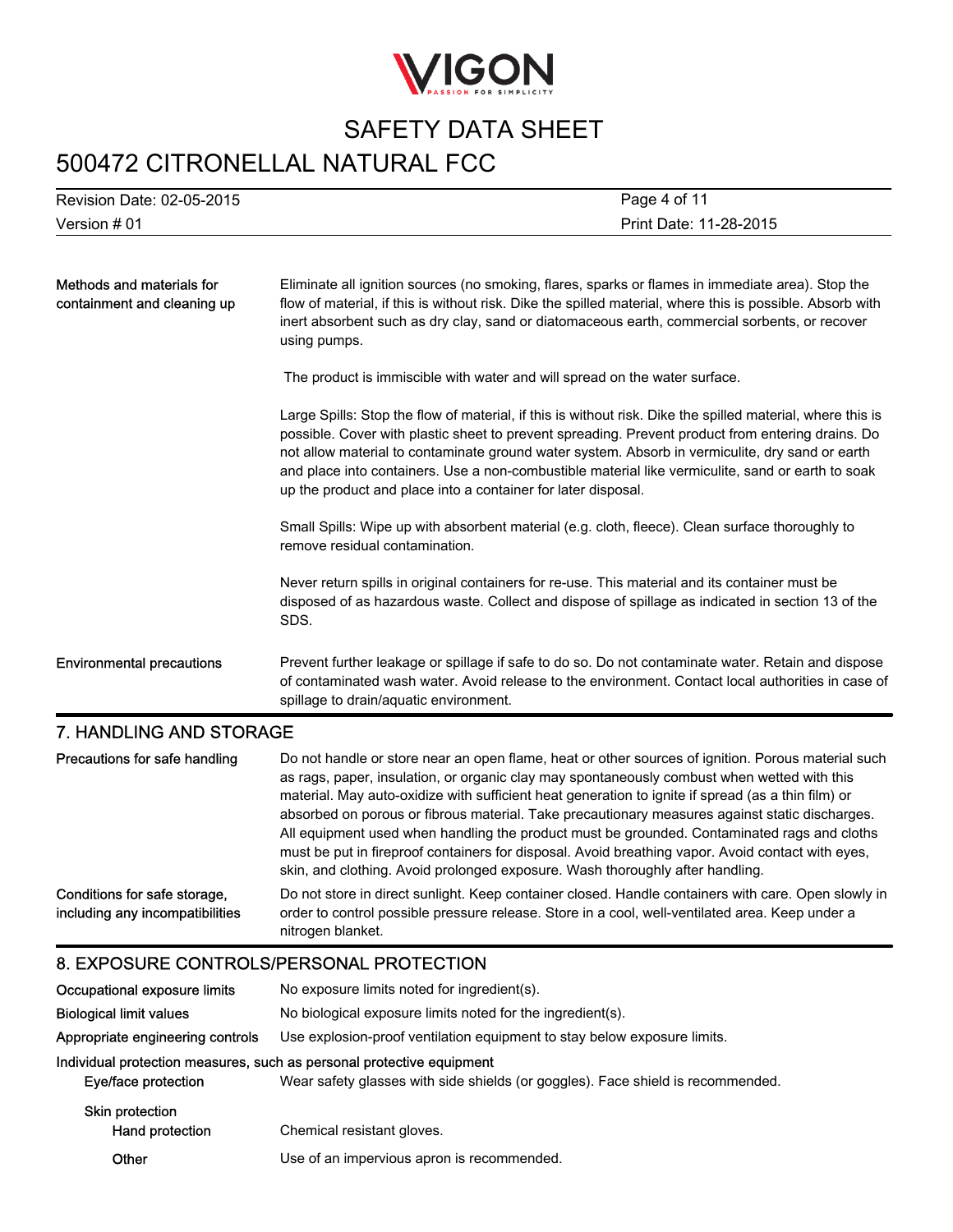

# 500472 CITRONELLAL NATURAL FCC

| Revision Date: 02-05-2015      | Page 5 of 11<br>Print Date: 11-28-2015                                                                                                                                                                                                                                                                                                                        |  |
|--------------------------------|---------------------------------------------------------------------------------------------------------------------------------------------------------------------------------------------------------------------------------------------------------------------------------------------------------------------------------------------------------------|--|
| Version # 01                   |                                                                                                                                                                                                                                                                                                                                                               |  |
|                                |                                                                                                                                                                                                                                                                                                                                                               |  |
| Respiratory protection         | Respiratory protection not required. If ventilation is insufficient, suitable respiratory protection must<br>be provided.                                                                                                                                                                                                                                     |  |
| <b>Thermal hazards</b>         | Wear appropriate thermal protective clothing, when necessary.                                                                                                                                                                                                                                                                                                 |  |
| General hygiene considerations | When using do not smoke. Keep away from food and drink. Always observe good personal<br>hygiene measures, such as washing after handling the material and before eating, drinking, and/or<br>smoking. Routinely wash work clothing and protective equipment to remove contaminants.<br>Contaminated work clothing should not be allowed out of the workplace. |  |

#### 9. PHYSICAL AND CHEMICAL PROPERTIES

| Appearance                                        | Refer to Spec Sheet           |
|---------------------------------------------------|-------------------------------|
| <b>Physical state</b>                             | Liquid.                       |
| Form                                              | Liquid.                       |
| Color                                             | Refer to Spec Sheet           |
| Odor                                              | Characteristic.               |
| <b>Odor threshold</b>                             | Not available.                |
| рH                                                | Not available.                |
| Melting point/freezing point                      | Not available.                |
| Initial boiling point and boiling<br>range        | 116.6 °F (47 °C) 0.133322 kPa |
|                                                   | 402.8 °F (206 °C)             |
| Flash point                                       | 165.0 °F (73.9 °C) Closed Cup |
| <b>Evaporation rate</b>                           | Not available.                |
| Flammability (solid, gas)                         | Not available.                |
| Upper/lower flammability or explosive limits      |                               |
| <b>Flammability limit - lower</b><br>(%)          | Not available.                |
| Flammability limit - upper<br>$(\%)$              | Not available.                |
| Explosive limit - lower (%)                       | Not available.                |
| Explosive limit - upper (%)                       | Not available.                |
| Vapor pressure                                    | 0.23 mm Hg at 25 $^{\circ}$ C |
| Vapor density                                     | 5.4                           |
| <b>Relative density</b>                           | Not available.                |
| Solubility(ies)                                   |                               |
| Solubility (water)                                | Insoluble                     |
| <b>Partition coefficient</b><br>(n-octanol/water) | Not available.                |
| Auto-ignition temperature                         | Not available.                |
| <b>Decomposition temperature</b>                  | Not available.                |
| <b>Viscosity</b>                                  | Not available.                |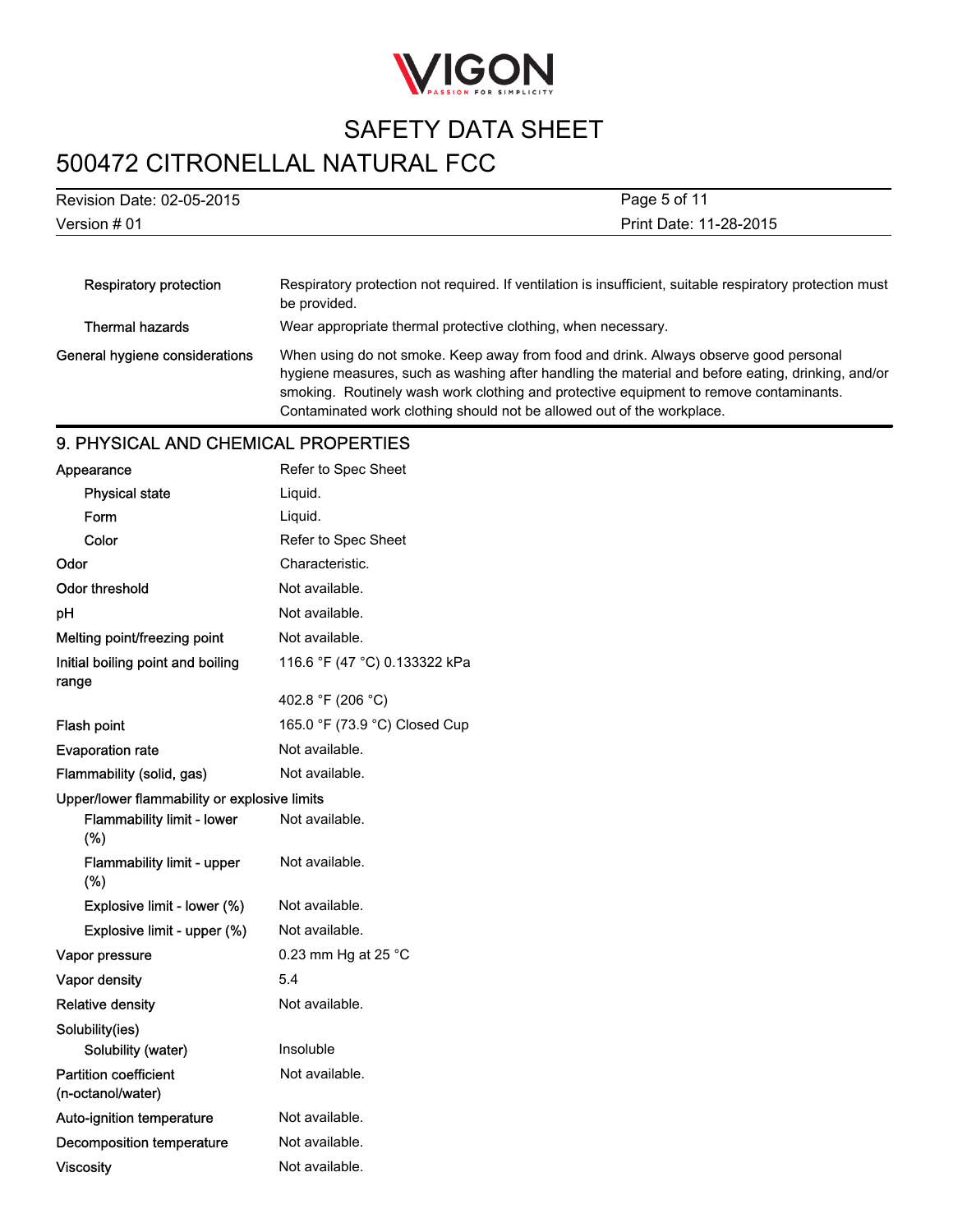

# 500472 CITRONELLAL NATURAL FCC

Version # 01 Revision Date: 02-05-2015 Print Date: 11-28-2015 Page 6 of 11

| Other information         |                            |
|---------------------------|----------------------------|
| Density                   | 0.86 g/cm3 estimated       |
| <b>Flammability class</b> | Combustible IIIA estimated |
| Molecular formula         | $C10-H18-O$                |
| Molecular weight          | 154.24 g/mol               |
| Specific gravity          | $0.85$ at 25 °C.           |

### 10. STABILITY AND REACTIVITY

| Reactivity                            | The product is stable and non-reactive under normal conditions of use, storage and transport.                                 |
|---------------------------------------|-------------------------------------------------------------------------------------------------------------------------------|
| <b>Chemical stability</b>             | Material is stable under normal conditions.                                                                                   |
| Possibility of hazardous<br>reactions | No dangerous reaction known under conditions of normal use.                                                                   |
| Conditions to avoid                   | Porous material such as rags, paper, insulation, or organic clay may spontaneously combust when<br>wetted with this material. |
| Incompatible materials                | Strong oxidizing agents.                                                                                                      |
| Hazardous decomposition<br>products   | No hazardous decomposition products if stored and handled as indicated.                                                       |

## 11. TOXICOLOGICAL INFORMATION

#### Information on likely routes of exposure

| information on likely routes of exposure                                           |                                                                                                                                                                                                                                                                             |                                                                                                   |  |  |
|------------------------------------------------------------------------------------|-----------------------------------------------------------------------------------------------------------------------------------------------------------------------------------------------------------------------------------------------------------------------------|---------------------------------------------------------------------------------------------------|--|--|
| Inhalation                                                                         |                                                                                                                                                                                                                                                                             | May cause irritation to the respiratory system.                                                   |  |  |
| <b>Skin contact</b>                                                                |                                                                                                                                                                                                                                                                             | May be harmful in contact with skin. Causes skin irritation. May cause an allergic skin reaction. |  |  |
| Eye contact                                                                        | Causes serious eye irritation. Causes mild eye irritation.                                                                                                                                                                                                                  |                                                                                                   |  |  |
| Ingestion                                                                          | May be harmful if swallowed.                                                                                                                                                                                                                                                |                                                                                                   |  |  |
| Symptoms related to the<br>physical, chemical and<br>toxicological characteristics | Dermatitis. Rash. Severe eye irritation. Symptoms may include stinging, tearing, redness,<br>swelling, and blurred vision. Skin irritation. May cause redness and pain. May cause an allergic<br>skin reaction. May cause respiratory irritation.                           |                                                                                                   |  |  |
| Information on toxicological effects                                               |                                                                                                                                                                                                                                                                             |                                                                                                   |  |  |
| Acute toxicity                                                                     | In high concentrations, vapors are anesthetic and may cause headache, fatigue, dizziness and<br>central nervous system effects. May be harmful if swallowed. May be harmful in contact with skin.<br>May cause an allergic skin reaction. May cause respiratory irritation. |                                                                                                   |  |  |
| Product                                                                            | <b>Species</b>                                                                                                                                                                                                                                                              | <b>Test Results</b>                                                                               |  |  |
| CITRONELLAL (CAS 106-23-0)                                                         |                                                                                                                                                                                                                                                                             |                                                                                                   |  |  |
| Acute                                                                              |                                                                                                                                                                                                                                                                             |                                                                                                   |  |  |
| Dermal                                                                             |                                                                                                                                                                                                                                                                             |                                                                                                   |  |  |
| LD50                                                                               | Rabbit                                                                                                                                                                                                                                                                      | > 2500 mg/kg                                                                                      |  |  |
| Oral                                                                               |                                                                                                                                                                                                                                                                             |                                                                                                   |  |  |
| LD50                                                                               | Rat                                                                                                                                                                                                                                                                         | 2420 mg/kg                                                                                        |  |  |

\* Estimates for product may be based on additional component data not shown.

Skin corrosion/irritation Causes skin irritation.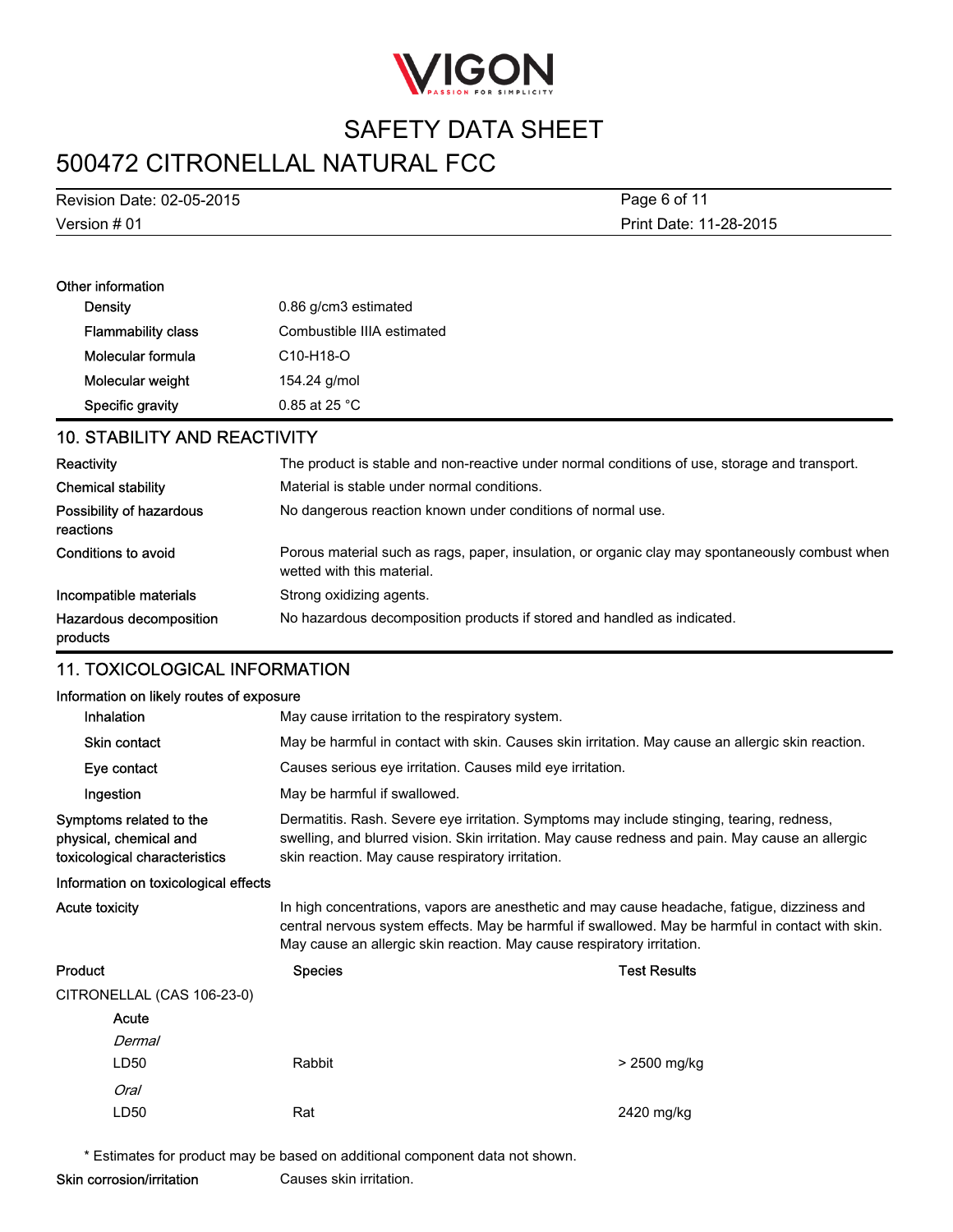

## 500472 CITRONELLAL NATURAL FCC

| Revision Date: 02-05-2015                             | Page 7 of 11                                                                                                        |  |
|-------------------------------------------------------|---------------------------------------------------------------------------------------------------------------------|--|
| Version # 01                                          | Print Date: 11-28-2015                                                                                              |  |
|                                                       |                                                                                                                     |  |
| Serious eye damage/eye<br>irritation                  | Causes serious eye irritation.                                                                                      |  |
| Respiratory or skin sensitization                     |                                                                                                                     |  |
| Respiratory sensitization                             | Not available.                                                                                                      |  |
| Skin sensitization                                    | May cause an allergic skin reaction.                                                                                |  |
| Germ cell mutagenicity                                | No data available to indicate product or any components present at greater than 0.1% are<br>mutagenic or genotoxic. |  |
| Carcinogenicity                                       |                                                                                                                     |  |
|                                                       | OSHA Specifically Regulated Substances (29 CFR 1910.1001-1050)                                                      |  |
| Not listed.                                           |                                                                                                                     |  |
| Reproductive toxicity                                 | This product is not expected to cause reproductive or developmental effects.                                        |  |
| Specific target organ toxicity -<br>single exposure   | May cause respiratory irritation.                                                                                   |  |
| Specific target organ toxicity -<br>repeated exposure | Not classified.                                                                                                     |  |
| Aspiration hazard                                     | Not available.                                                                                                      |  |
| <b>12. ECOLOGICAL INFORMATION</b>                     |                                                                                                                     |  |

| <b>Ecotoxicity</b>            | Toxic to aquatic life with long lasting effects. Accumulation in aquatic organisms is expected.                                                                                            |  |
|-------------------------------|--------------------------------------------------------------------------------------------------------------------------------------------------------------------------------------------|--|
| Persistence and degradability | No data is available on the degradability of this product.                                                                                                                                 |  |
| Bioaccumulative potential     | No data available.                                                                                                                                                                         |  |
| Mobility in soil              | No data available.                                                                                                                                                                         |  |
| Other adverse effects         | No other adverse environmental effects (e.g. ozone depletion, photochemical ozone creation<br>potential, endocrine disruption, global warming potential) are expected from this component. |  |

#### 13. DISPOSAL CONSIDERATIONS

| Disposal instructions                    | Do not discharge into drains, water courses or onto the ground. Do not allow this material to drain<br>into sewers/water supplies. Do not contaminate ponds, waterways or ditches with chemical or<br>used container. Dispose of contents/container in accordance with<br>local/regional/national/international regulations. |
|------------------------------------------|------------------------------------------------------------------------------------------------------------------------------------------------------------------------------------------------------------------------------------------------------------------------------------------------------------------------------|
| Local disposal regulations               | Dispose in accordance with all applicable regulations.                                                                                                                                                                                                                                                                       |
| Hazardous waste code                     | Not established.                                                                                                                                                                                                                                                                                                             |
| Waste from residues / unused<br>products | Empty containers or liners may retain some product residues. This material and its container must<br>be disposed of in a safe manner (see: Disposal instructions).                                                                                                                                                           |
| Contaminated packaging                   | Empty containers should be taken to an approved waste handling site for recycling or disposal.<br>Since emptied containers may retain product residue, follow label warnings even after container is<br>emptied.                                                                                                             |

#### 14. TRANSPORT INFORMATION

#### ADN

UN number 3082 UN proper shipping name ENVIRONMENTALLY HAZARDOUS SUBSTANCE, LIQUID, N.O.S. (CITRONELLAL) Transport hazard class(es) 9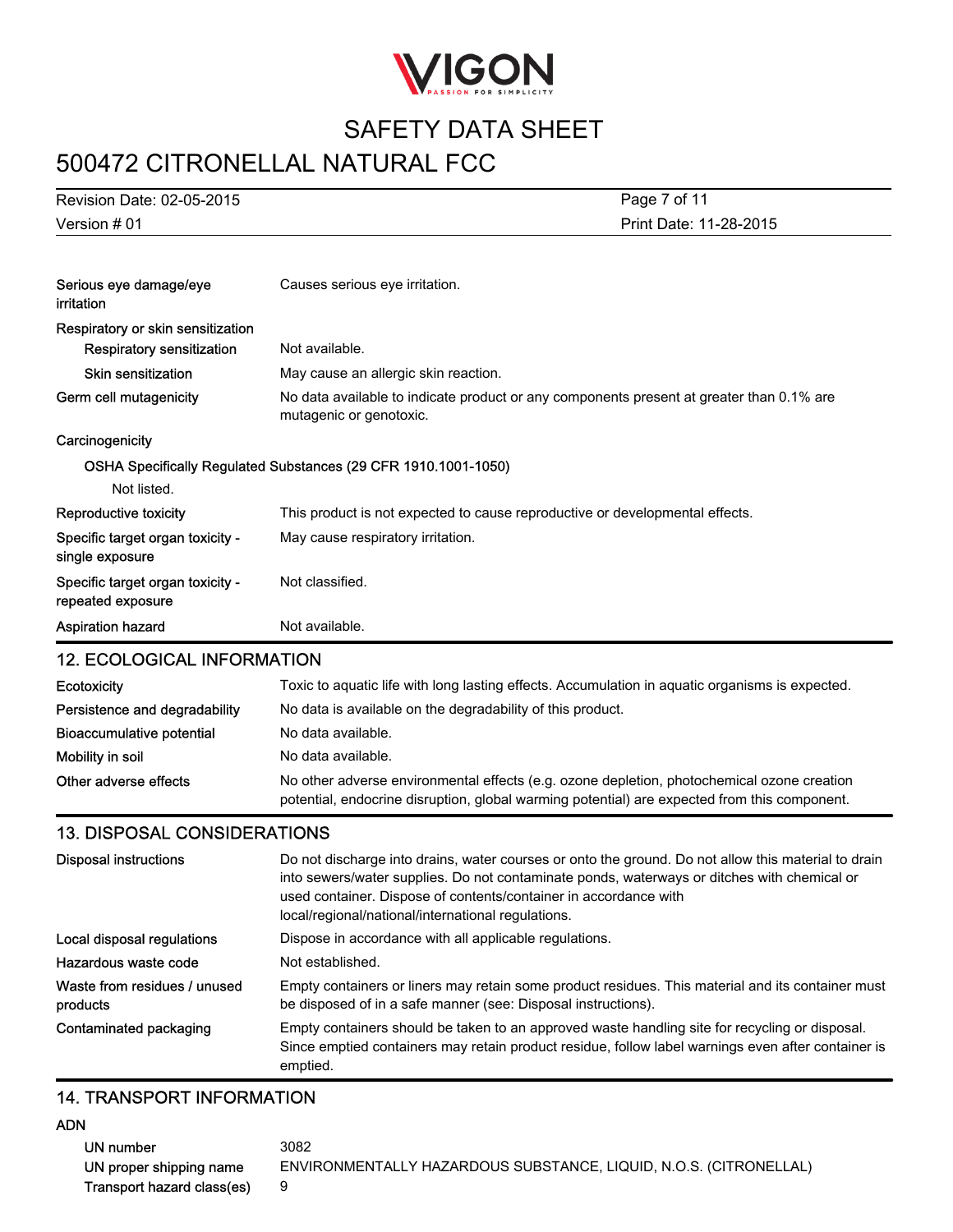

# 500472 CITRONELLAL NATURAL FCC

Version # 01 Revision Date: 02-05-2015

Print Date: 11-28-2015 Page 8 of 11

| Subsidiary class(es)              | $\overline{\phantom{a}}$                                          |
|-----------------------------------|-------------------------------------------------------------------|
| Packing group                     | III                                                               |
| <b>Environmental hazards</b>      | Yes                                                               |
| Labels required                   | 9                                                                 |
| ADR                               |                                                                   |
| <b>UN number</b>                  | 3082                                                              |
| UN proper shipping name           | ENVIRONMENTALLY HAZARDOUS SUBSTANCE, LIQUID, N.O.S. (CITRONELLAL) |
| Transport hazard class(es)        | 9                                                                 |
| Subsidiary class(es)              | $\overline{\phantom{0}}$                                          |
| Packing group                     | III                                                               |
| <b>Environmental hazards</b>      | Yes                                                               |
| Labels required                   | 9                                                                 |
| <b>RID</b>                        |                                                                   |
| UN number                         | 3082                                                              |
| UN proper shipping name           | ENVIRONMENTALLY HAZARDOUS SUBSTANCE, LIQUID, N.O.S. (CITRONELLAL) |
| Transport hazard class(es)        | 9                                                                 |
| Subsidiary class(es)              |                                                                   |
| Packing group                     | III                                                               |
| <b>Environmental hazards</b>      | Yes                                                               |
| Labels required                   | 9                                                                 |
| <b>DOT</b>                        |                                                                   |
| <b>BULK</b>                       |                                                                   |
| UN number                         | NA1993                                                            |
| Proper shipping name              | COMBUSTIBLE LIQUID, N.O.S. (CITRONELLAL)                          |
| <b>Hazard class</b>               | Combustible liq                                                   |
| Packing group                     | Ш                                                                 |
| <b>Environmental hazards</b>      |                                                                   |
| Marine pollutant                  | Yes                                                               |
| Packaging exceptions              | 150                                                               |
| Packaging bulk                    | 241                                                               |
| Labels required                   | None                                                              |
| <b>DOT</b>                        |                                                                   |
| <b>NON-BULK</b>                   |                                                                   |
| Not regulated as dangerous goods. |                                                                   |
| <b>IATA</b>                       |                                                                   |
| Not regulated as dangerous goods. |                                                                   |
| <b>IMDG</b>                       |                                                                   |
| <b>UN number</b>                  | 3082                                                              |
| UN proper shipping name           | ENVIRONMENTALLY HAZARDOUS SUBSTANCE, LIQUID, N.O.S. (CITRONELLAL) |
| Transport hazard class(es)        | 9                                                                 |
| Subsidiary class(es)              | $\overline{\phantom{0}}$                                          |
| Packing group                     | Ш                                                                 |
| <b>Environmental hazards</b>      |                                                                   |

Marine pollutant Yes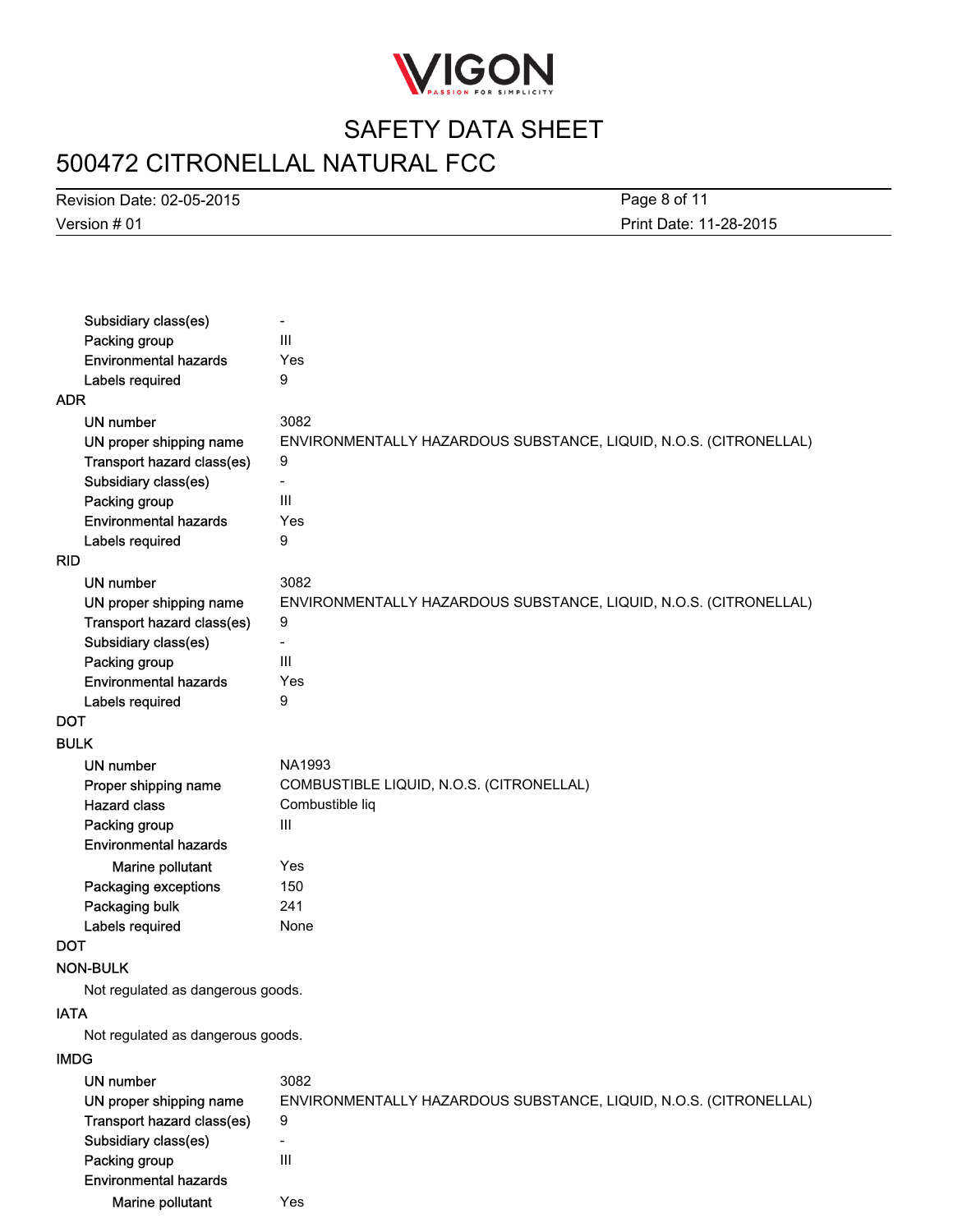

# 500472 CITRONELLAL NATURAL FCC

Version # 01 Revision Date: 02-05-2015 Print Date: 11-28-2015 Page 9 of 11



#### 15. REGULATORY INFORMATION

US federal regulations This product is a "Hazardous Chemical" as defined by the OSHA Hazard Communication Standard, 29 CFR 1910.1200.

#### CERCLA Hazardous Substance List (40 CFR 302.4)

Not listed.

US. OSHA Specifically Regulated Substances (29 CFR 1910.1001-1050)

Not listed.

#### SARA 304 Emergency release notification

Not regulated.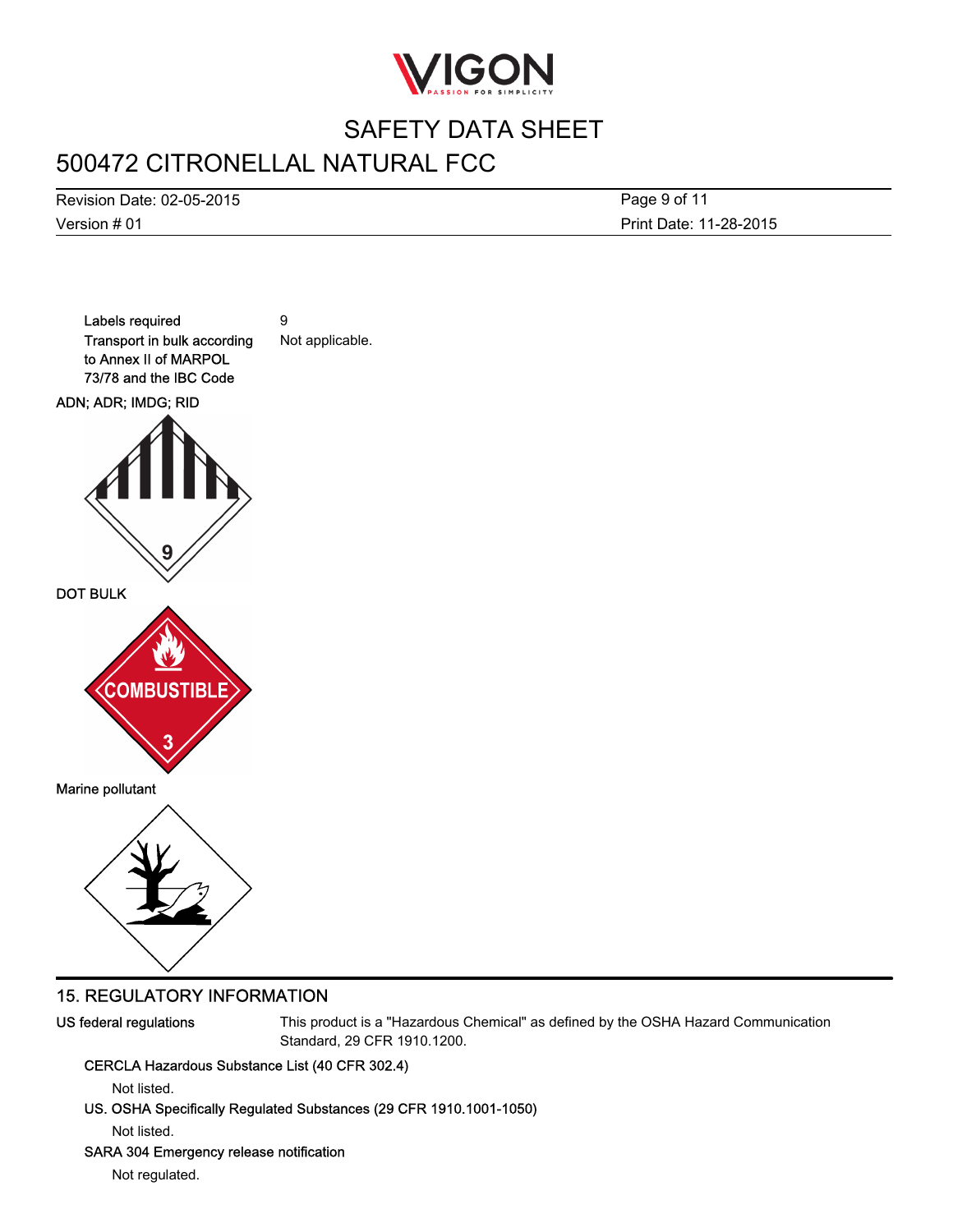

# 500472 CITRONELLAL NATURAL FCC

Version # 01 Revision Date: 02-05-2015 Page 10 of 11

Print Date: 11-28-2015

|                                                                                         | OSHA Specifically Regulated Substances (29 CFR 1910.1001-1050)                                                       |                               |
|-----------------------------------------------------------------------------------------|----------------------------------------------------------------------------------------------------------------------|-------------------------------|
| Not listed.                                                                             |                                                                                                                      |                               |
| Not regulated.                                                                          | TSCA Section 12(b) Export Notification (40 CFR 707, Subpt. D)                                                        |                               |
| Superfund Amendments and Reauthorization Act of 1986 (SARA)<br><b>Hazard categories</b> | Immediate Hazard - Yes<br>Delayed Hazard - No<br>Fire Hazard - Yes<br>Pressure Hazard - No<br>Reactivity Hazard - No |                               |
| SARA 302 Extremely hazardous substance<br>Not listed.                                   |                                                                                                                      |                               |
| SARA 311/312 Hazardous<br>chemical                                                      | Yes                                                                                                                  |                               |
| SARA 313 (TRI reporting)<br>Not regulated.                                              |                                                                                                                      |                               |
| Other federal regulations                                                               |                                                                                                                      |                               |
|                                                                                         | Clean Air Act (CAA) Section 112 Hazardous Air Pollutants (HAPs) List                                                 |                               |
| Not regulated.                                                                          |                                                                                                                      |                               |
|                                                                                         | Clean Air Act (CAA) Section 112(r) Accidental Release Prevention (40 CFR 68.130)                                     |                               |
| Not regulated.                                                                          |                                                                                                                      |                               |
| Safe Drinking Water Act<br>(SDWA)                                                       | Not regulated.                                                                                                       |                               |
| US state regulations                                                                    |                                                                                                                      |                               |
| US. Massachusetts RTK - Substance List                                                  |                                                                                                                      |                               |
| Not regulated.                                                                          |                                                                                                                      |                               |
|                                                                                         | US. New Jersey Worker and Community Right-to-Know Act                                                                |                               |
| Not listed.                                                                             |                                                                                                                      |                               |
|                                                                                         | US. Pennsylvania Worker and Community Right-to-Know Law                                                              |                               |
| Not listed.                                                                             |                                                                                                                      |                               |
| US. Rhode Island RTK<br>Not regulated.                                                  |                                                                                                                      |                               |
| US. California Proposition 65                                                           |                                                                                                                      |                               |
|                                                                                         |                                                                                                                      |                               |
| Not listed.                                                                             | US - California Proposition 65 - Carcinogens & Reproductive Toxicity (CRT): Listed substance                         |                               |
| <b>International Inventories</b>                                                        |                                                                                                                      |                               |
|                                                                                         |                                                                                                                      |                               |
| Country(s) or region<br>Australia                                                       | Inventory name<br>Australian Inventory of Chemical Substances (AICS)                                                 | On inventory (yes/no)*<br>Yes |
| Canada                                                                                  | Domestic Substances List (DSL)                                                                                       | Yes                           |
| Canada                                                                                  | Non-Domestic Substances List (NDSL)                                                                                  | No                            |
| China                                                                                   | Inventory of Existing Chemical Substances in China (IECSC)                                                           | Yes                           |
|                                                                                         |                                                                                                                      |                               |